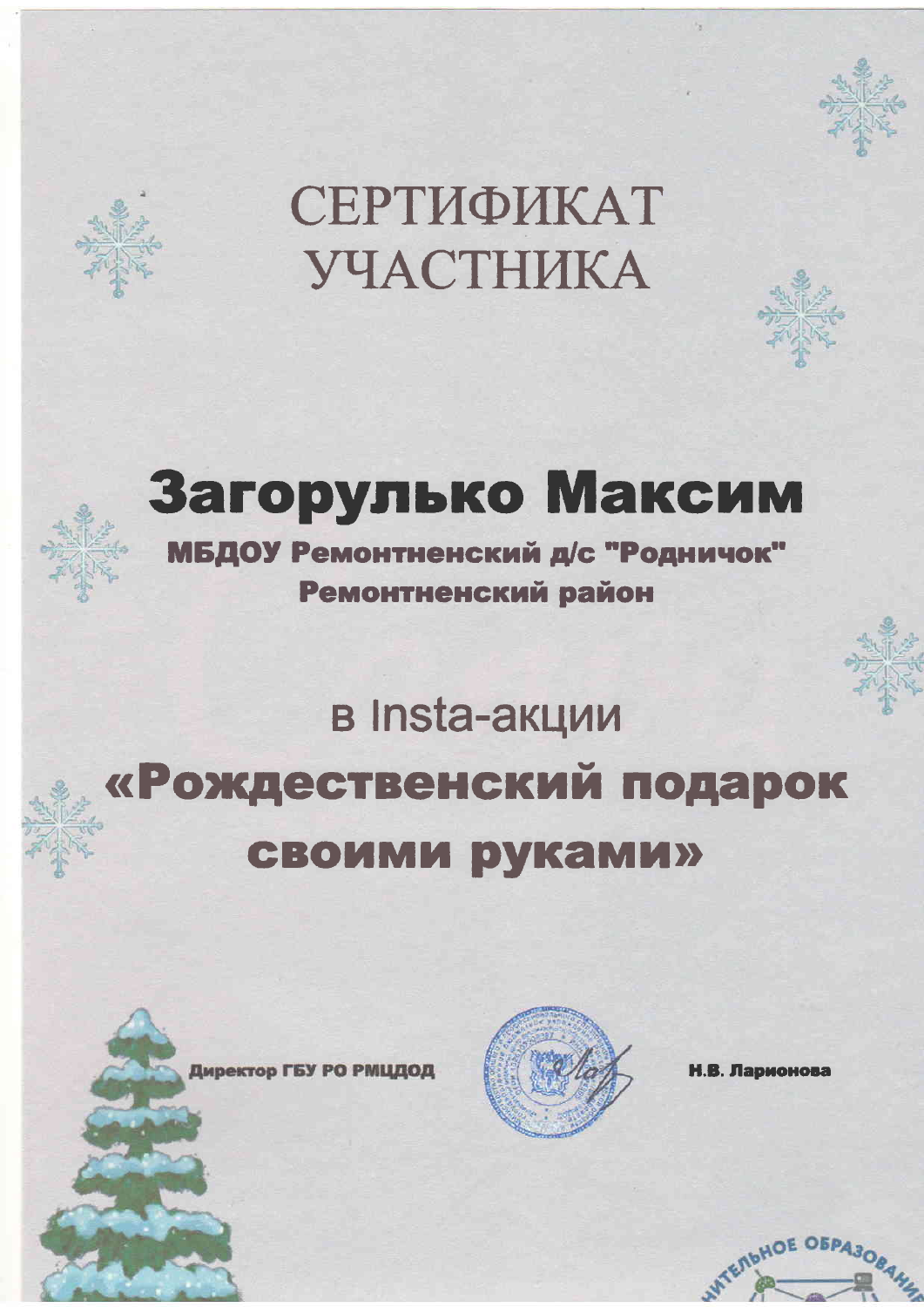





МБДОУ Ремонтненский д/с "Родничок" Ремонтненский район

#### в Insta-акции «Рождественский подарок **СВОИМИ РУКАМИ»**





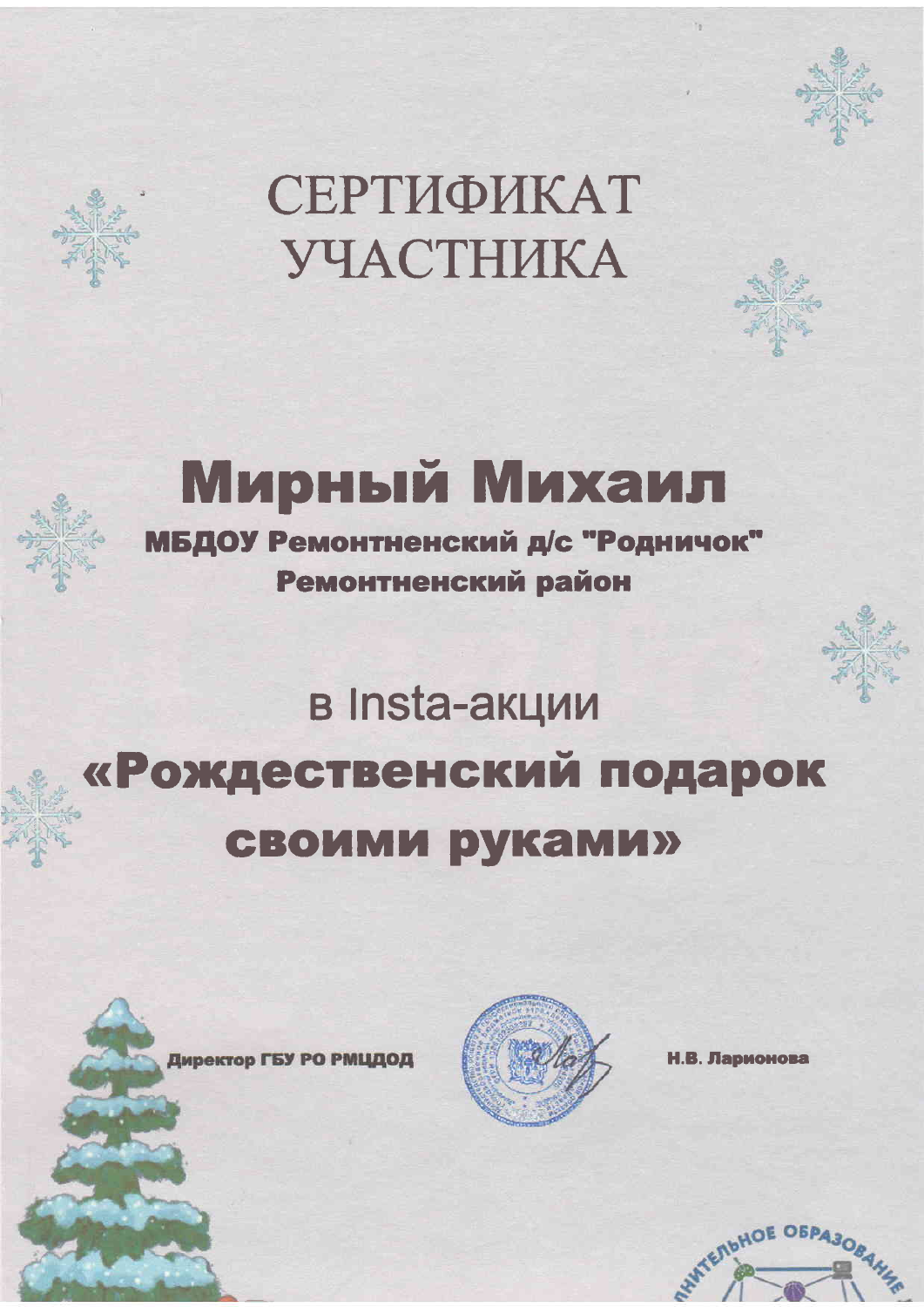



# Панченко Тимофей

МБДОУ Ремонтненский д/с "Родничок" Ремонтненский район

#### в Insta-акции «Рождественский подарок **СВОИМИ руками»**





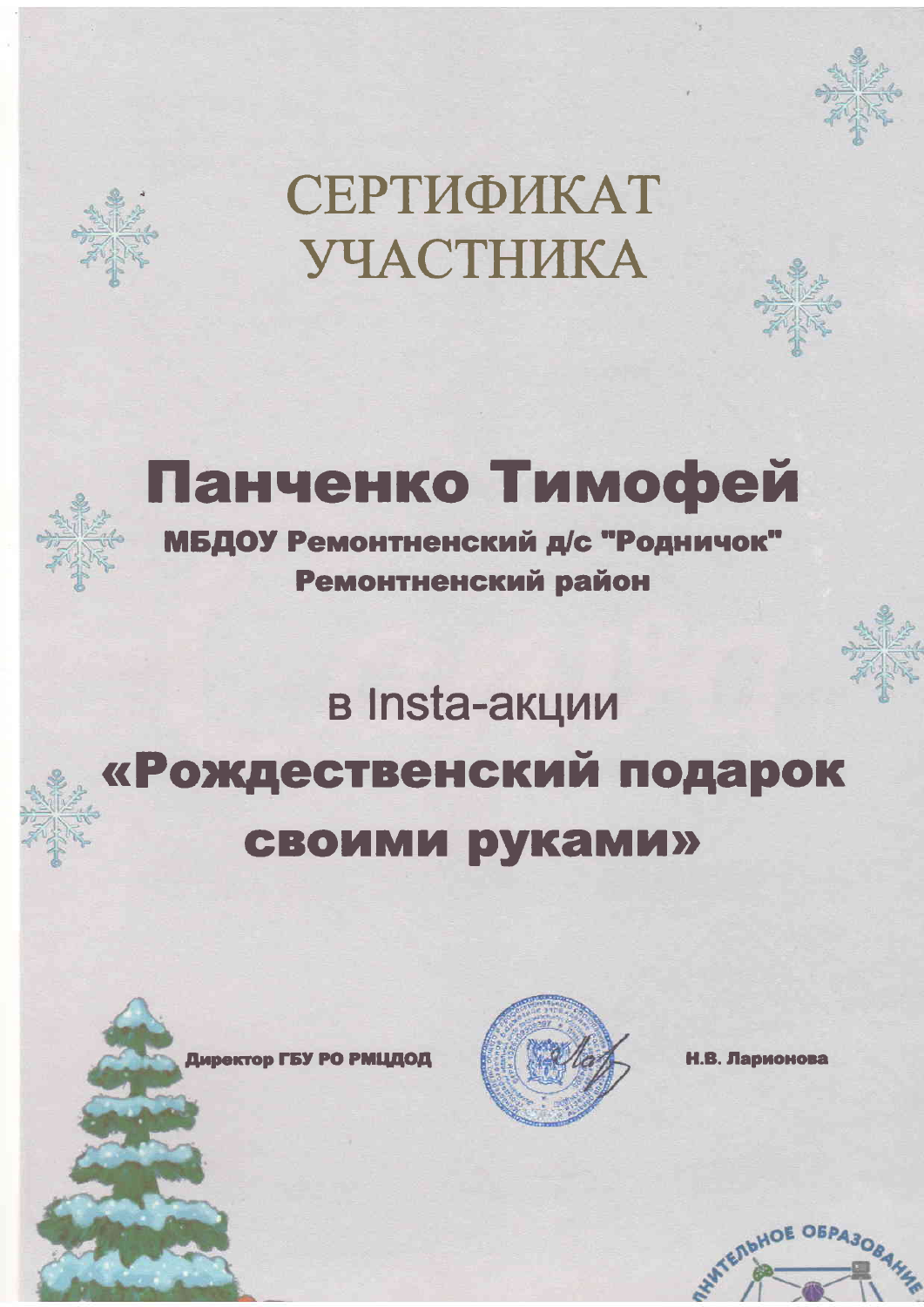





Ремонтненский район

## в Insta-акции «Рождественский подарок **СВОИМИ руками»**





. Ларионова

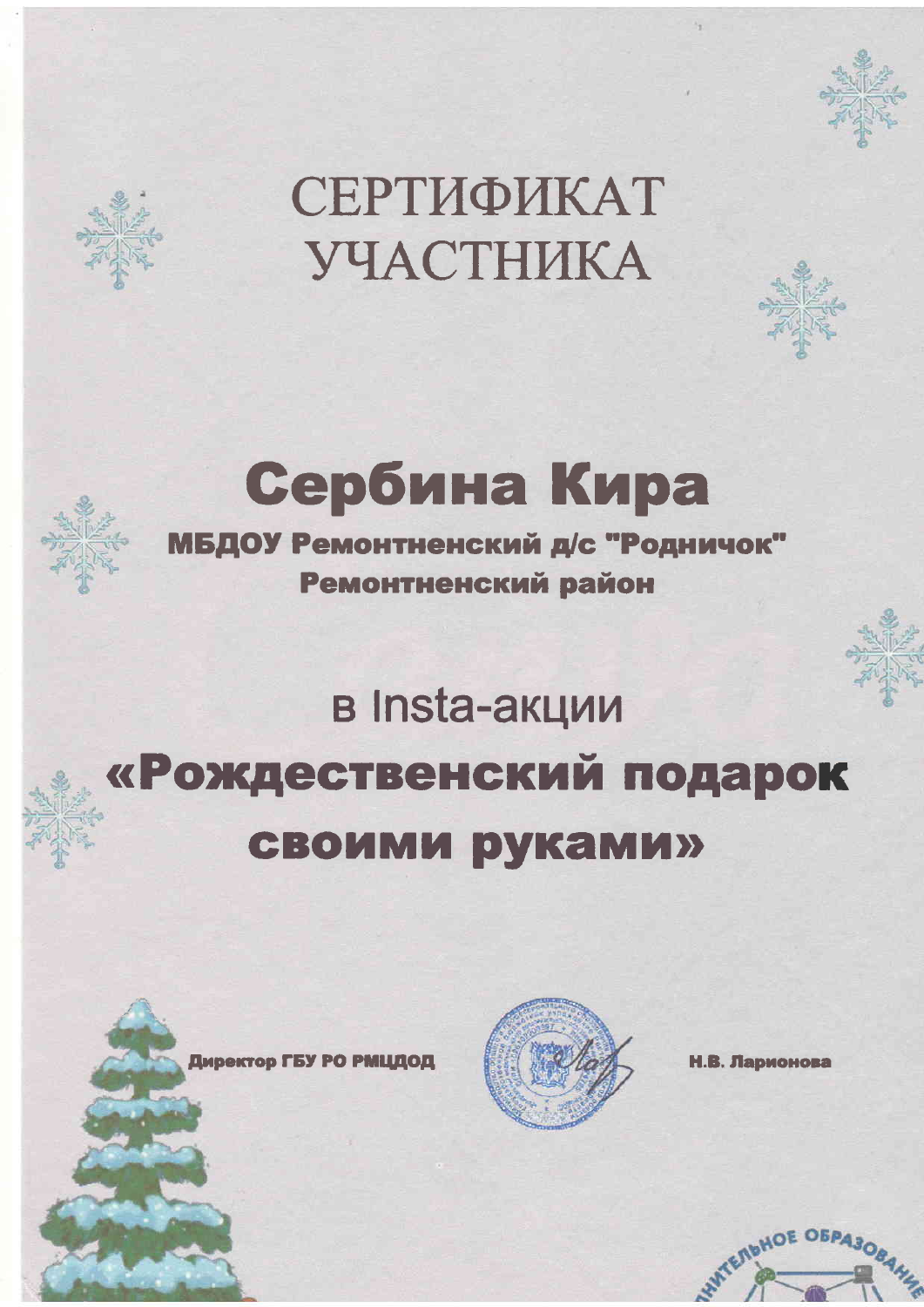





# Донченко Карина

МБДОУ Ремонтненский д/с "Родничок" Ремонтненский район

#### в Insta-акции «Рождественский подарок **СВОИМИ руками»**





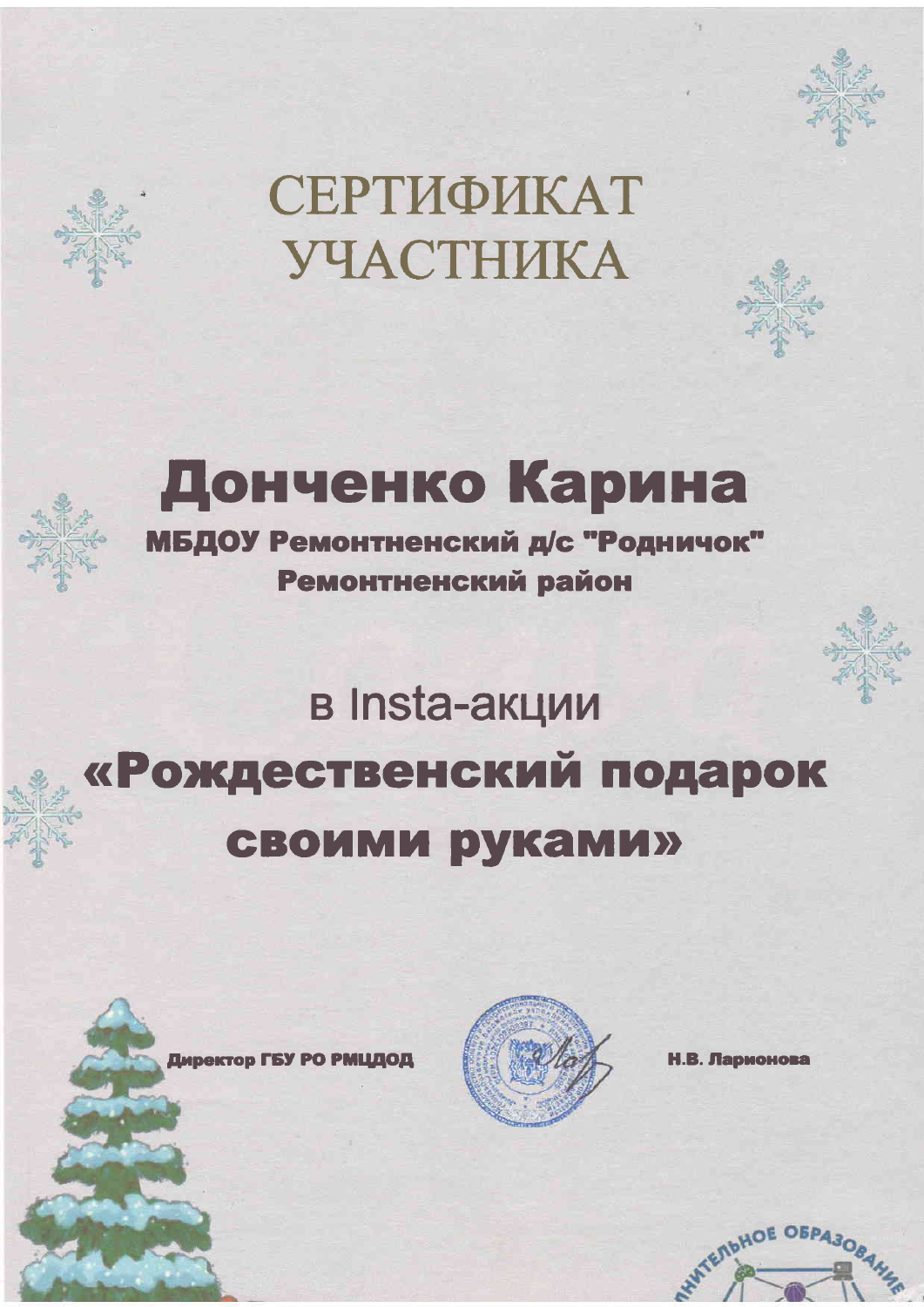





МБДОУ Ремонтненский д/с "Родничок" Ремонтненский район

#### в Insta-акции «Рождественский подарок **СВОИМИ руками»**



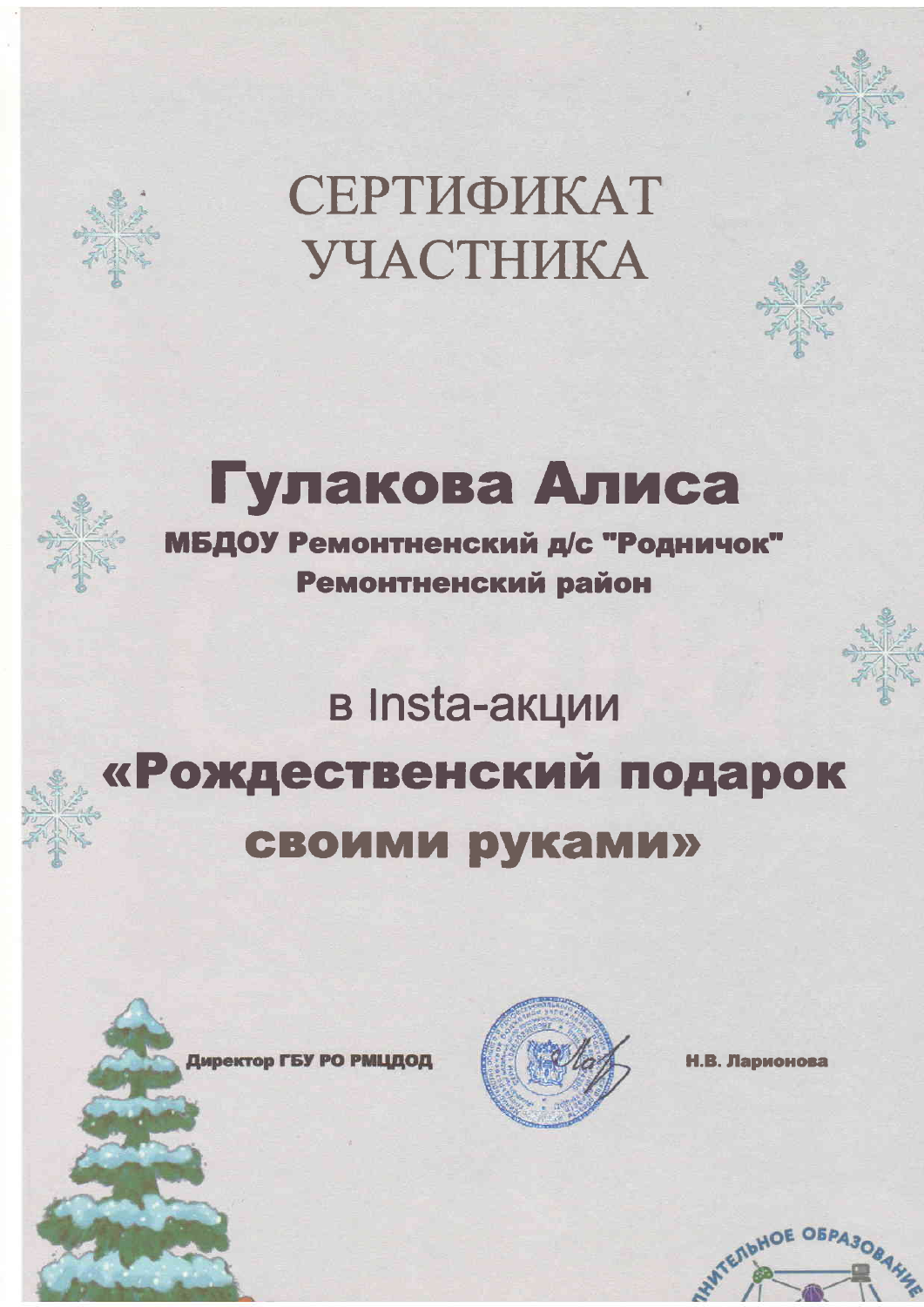





МБДОУ Ремонтненский д/с "Родничок" Ремонтненский район

#### в Insta-акции «Рождественский подарок **СВОИМИ руками»**





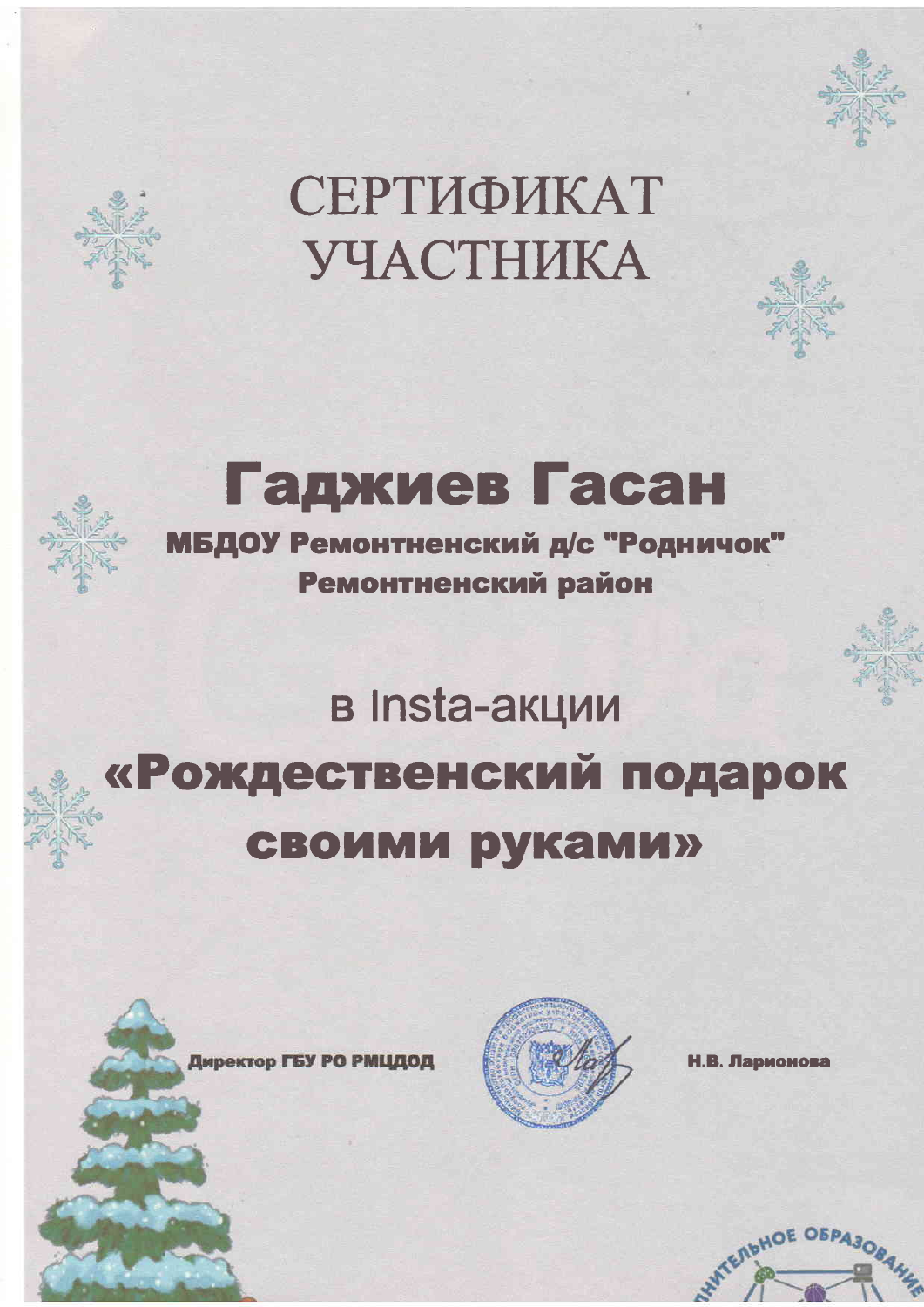

#### Гвоздёв Алёша

МБДОУ Ремонтненский д/с "Родничок" Ремонтненский район

#### в Insta-акции «Рождественский подарок **СВОИМИ РУКАМИ»**